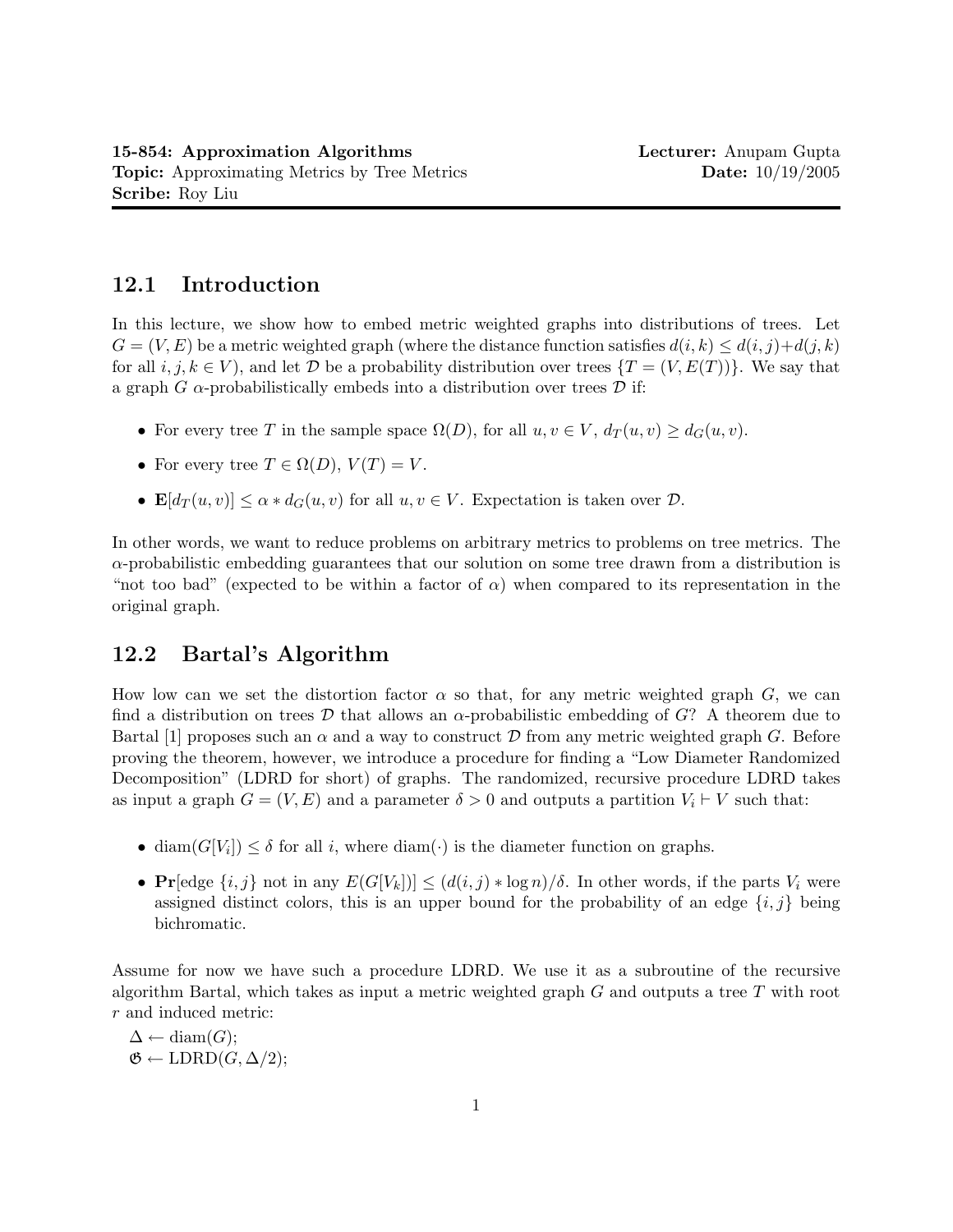$\mathfrak{G} = \{G_1, \ldots, G_n\}$  is a partition of G returned by the decomposition.  $\{(T_i,r_i)\}\leftarrow {\text{Bartal}(G_i)};$ Run Bartal on each of the parts  $G_i$  to get corresponding rooted trees  $(T_i, r_i)$ .  $E \leftarrow \bigcup_i E(T_i);$  $r \leftarrow r_1;$ for each  $i \neq 1$  do  $E \leftarrow E \cup \{r_i, r\};$  $d(r_i,r) \leftarrow \Delta;$ end for  $T \leftarrow (V, E);$ 

Consolidate each of the  $T_i$ 's by adjoining  $r_i$  to r. Set the newly formed edge to have distance  $\Delta$ . See Figure 12.2.

return  $(T, r)$ ;



Figure 12.2.1: Consolidating the  $T_i's$ .

We now prove the main theorem.

**Theorem 12.2.1** Let G be any metric weighted graph. Bartal's Algorithm gives an  $O(\log \Delta \log n)$ probabilistic embedding into a distribution  $\mathcal D$  of trees, where  $\Delta = \text{diam}(G)$ .

**Proof:** Let T be a tree returned by Bartal. We first show that the distances in T dominate those in G.

Claim 12.2.2 For all  $u, v \in V$ ,  $d_T(u, v) \geq d_G(u, v)$ .

**Proof:** We proceed by induction; the base case clearly holds, because Bartal's recursion starts to unwind once it reaches a single vertex. In the inductive step, if  $u, v$  belong to the same  $T_i$ , then the claim holds by the inductive applied to each of the  $T_i$ 's. If they don't, then they're separated by at least  $\Delta$ , by the way T is constructed from the  $T_i$ 's. Notice that  $\Delta$  is the diameter of G, and so  $d_T(u, v) \geq d_G(u, v)$ . ٠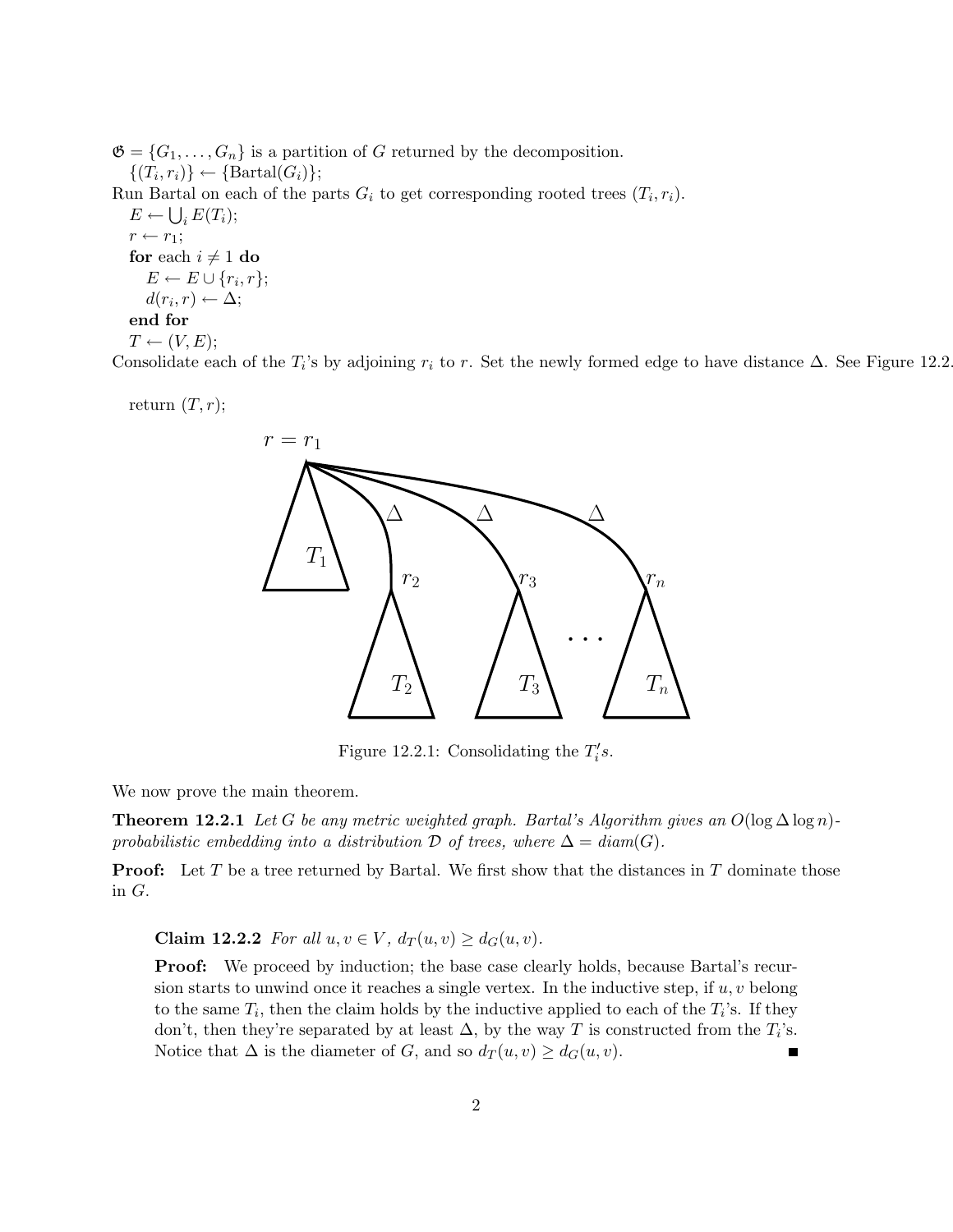Before we show that Bartal is an  $O(\log \Delta \log n)$ -probabilistic embedding, we calculate some distances among nodes in the tree T.

Claim 12.2.3 For all  $x \in V(T)$ ,  $d_T(r, x) \leq 2\Delta$ . For all  $u, v \in V(T)$ ,  $d_T(u, v) \leq 4\Delta$ .

**Proof:** The claim follows trivially from induction; the base case holds because a single node has diameter 0. In the inductive step, apply the hypothesis to each of the  $T_i$ 's, which are trees computed from  $G_i$ 's, the parts resulting from  $\text{LDRD}(G, \Delta/2)$ , to get  $d_{T_i}(r_i, x) \leq 2 * (\Delta/2) = \Delta$  for all  $x \in V(T_i)$ . Let  $x \in V(T_i)$  be given, for some  $T_i$ . We get  $d_T(x,r) = d_{T_i}(x,r_i) + d_T(r_i,r) \leq \Delta + \Delta = 2\Delta$ . It follows that for all  $u, v \in V$ , we get  $d(u, v) \leq 4\Delta$ : Walk up to the root from u, incurring distance  $\leq 2\Delta$ , and walk down from the root to v, incurring another distance  $\leq 2\Delta$ . The total distance incurred is ≤ 4∆. Г

Now we are ready to calculate  $\mathbf{E}[d_T(u, v)]$ , where expectation is over  $\mathcal{D}$ , the distribution on trees generated by the randomness of the LDRD subroutine. Suppose inductively that, for  $T_i$ 's,  $\mathbf{E}[d_{T_i}(u,v)] \leq 8 \log \text{diam}(G[V(T_i)]) \log n * d_G(u,v)$ . We see that

$$
\mathbf{E}[d_T(u, v)] = \mathbf{E}[d_T(u, v) | u, v \text{ don't lie in the same } T_i] * \mathbf{Pr}[u, v \text{ don't lie in the same } T_i]
$$
  
+ 
$$
\mathbf{E}[d_T(u, v) | u, v \text{ lie in the same } T_i] * \mathbf{Pr}[u, v \text{ lie in the same } T_i]
$$
  

$$
\leq \mathbf{E}[d_T(u, v) | u, v \text{ don't lie in the same } T_i] * \mathbf{Pr}[u, v \text{ don't lie in the same } T_i]
$$
  
+ 
$$
\mathbf{E}[d_T(u, v) | u, v \text{ lie in the same } T_i]
$$
  

$$
\leq \frac{d_G(u, v)}{\Delta/2} \log n * 4\Delta + \mathbf{E}[d_{T_i}(u, v)]
$$
  
= 
$$
8 \log n * d_G(u, v) + 8 \log \text{diam}(G[V(T_i)]) \log n * d_G(u, v)
$$
  

$$
\leq 8 \log n * d_G(u, v) + 8 \log(\Delta/2) \log n * d_G(u, v)
$$
  
= 
$$
8 \log \Delta \log n * d_G(u, v)
$$

Thus, we have shown that Bartal's algorithm gives an  $O(\log \Delta \log n)$ -probabilistic embedding for any metric weighted graph G.

### 12.3 Low Diameter Randomized Decomposition

All that remains is to implement the LDRD procedure and prove its important key properties. The procedure goes as follows:

 $R \leftarrow$  random real in  $[\delta/2, \delta/4]$ ;  $\pi \leftarrow$  random permutation over [n];  $\{v_1, \ldots v_n\} \leftarrow V;$ for each  $v \in V$  do  $c(v) \leftarrow \textsf{NULL};$ end for

Set all initial colors to NULL.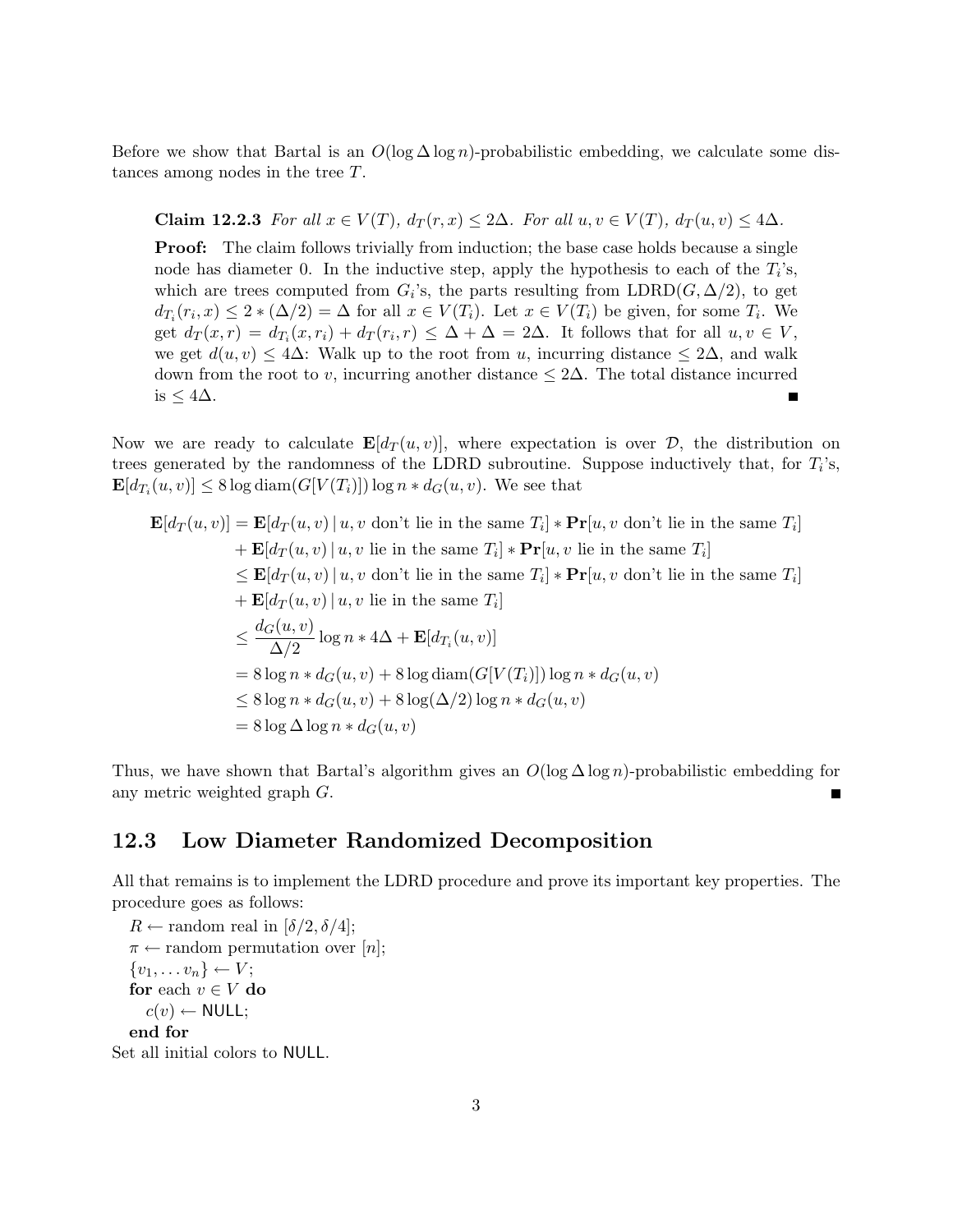for each  $i \in [n]$  do for each  $v\in B_R(v_{\pi(i)})$  do if  $c(v) =$  NULL then  $c(v) \leftarrow i$ ; end if

Let  $B_r(x) := \{v \in V \mid d(x, v) \leq r\}$ . It can be thought of as the ball of radius r around x. If the color of v is not as

end for end for return  $\{V_i\}$  ←  $\{\{v \in V | c(v) = i)\}\};$ Output each color class as a  $V_i$ .

We follow up with a proof.

**Claim 12.3.1** The decomposition algorithm achieves the bound  $Pr[edge e = \{u, v\}$  is bichromatic  $\le$  $(d(u, v) * log n)/\delta$ .

#### Proof:

We see that e is "first cut by x" if one of e's bichromatic endpoints is colored  $c(x)$  and  $c(x)$  is the first of two colors to be applied to the endpoints. See Figure 12.3.2 for an illustration.



Figure 12.3.2: Suppose  $e = \{u, v\}$  is first cut by x.

Define  $L_x = \min\{d(x, u), d(x, v)\}\$  and  $U_x = \max\{d(x, u), d(x, v)\}\$ . We make a claim about  $L_x$  and  $U_x$  telling us something about R.

**Claim 12.3.2** If e is first cut by x, then  $R \in [L_x, U_x)$  and  $R \in [L_x, L_x + d(u, v)].$ 

**Proof:**  $R \geq L_x$  because it must cut an endpoint of e. On the other hand,  $R < U_x$ because otherwise e would not be bichromatic – both endpoints would be colored  $c(x)$ . The second statement follows from the observation that  $[L_x, U_x) \subseteq [L_x, L_x + d(u, v)].$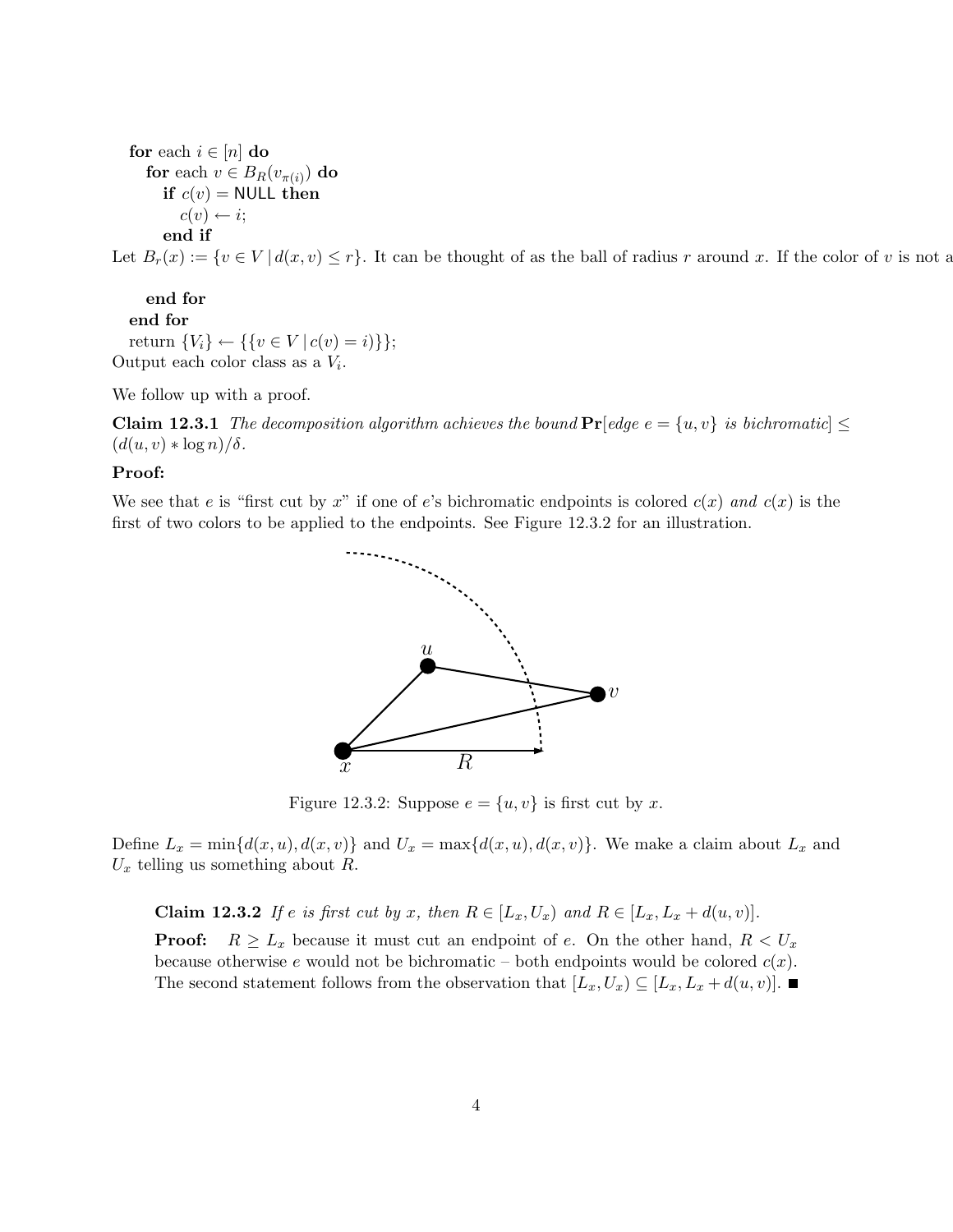With the claim in mind, fix x. To reduce notational complexity, define  $\hat{U}_x = L_x + d(u, v)$ . Sort the vertices in  $V$  by non-decreasing  $L_v$  value as in Figure 12.3.3.



Figure 12.3.3: Sorting the  $L_v$  values.

Assign subscripts to the vertices so that  $L_{v_k}$  represents the kth smallest value. Well, we know that  $x = v_i$ , for some i. Since the edge e is cut by x, the vertices  $V_{\leq i} = \{v_1, v_2, \dots v_{i-1}\}\$  must be ordered after x by the permutation  $\pi$  (otherwise, they would be first cutting e).

Now we start deriving some probabilities. Define INTERVAL(x) to be the event that  $R \in [L_x, U_x)$ . Define PRECEDE(x) to be the event that  $x = v_i$  precedes everything in  $V_{\leq i}$  under  $\pi$ .

$$
\mathbf{Pr}[\text{INTERVAL}(x)] \leq \mathbf{Pr}\Big[R \in [L_x, \widehat{U}_x]\Big] \leq \frac{d(u, v)}{\delta/4}
$$

Since R was chosen in  $[\delta/4, \delta/2]$ , we are simply upper bounding the probability R also lies in  $[L_x, L_x + d(u, v)].$  We also have that

$$
\Pr[\text{PRECEDE}(x)] = \frac{1}{i}
$$

Noting that  $INTERVAL(x)$  and  $PRECEDE(x)$  are independent events, we get

$$
\mathbf{Pr}[e \text{ first cut by } x] = \mathbf{Pr}[\text{PRECEDE}(x)] * \mathbf{Pr}[\text{INTERVAL}(x)] \le \frac{4d(u, v)}{\delta i}
$$

One should check that for e to be first cut by x, the events  $\text{INTERVAL}(x)$  and  $\text{PRECEDE}(x)$  are necessary and sufficient. Using a union bound, we get

$$
\mathbf{Pr}[e \text{ bichromatic}] \le \sum_{v \in V} \mathbf{Pr}[e \text{ first cut by } v] = \sum_{i=1}^{n} \mathbf{Pr}[e \text{ first cut by } v_i]
$$

$$
= \sum_{i=1}^{n} \frac{4d(u, v)}{\delta i} = \frac{O(\ln n) * d(u, v)}{\delta}
$$